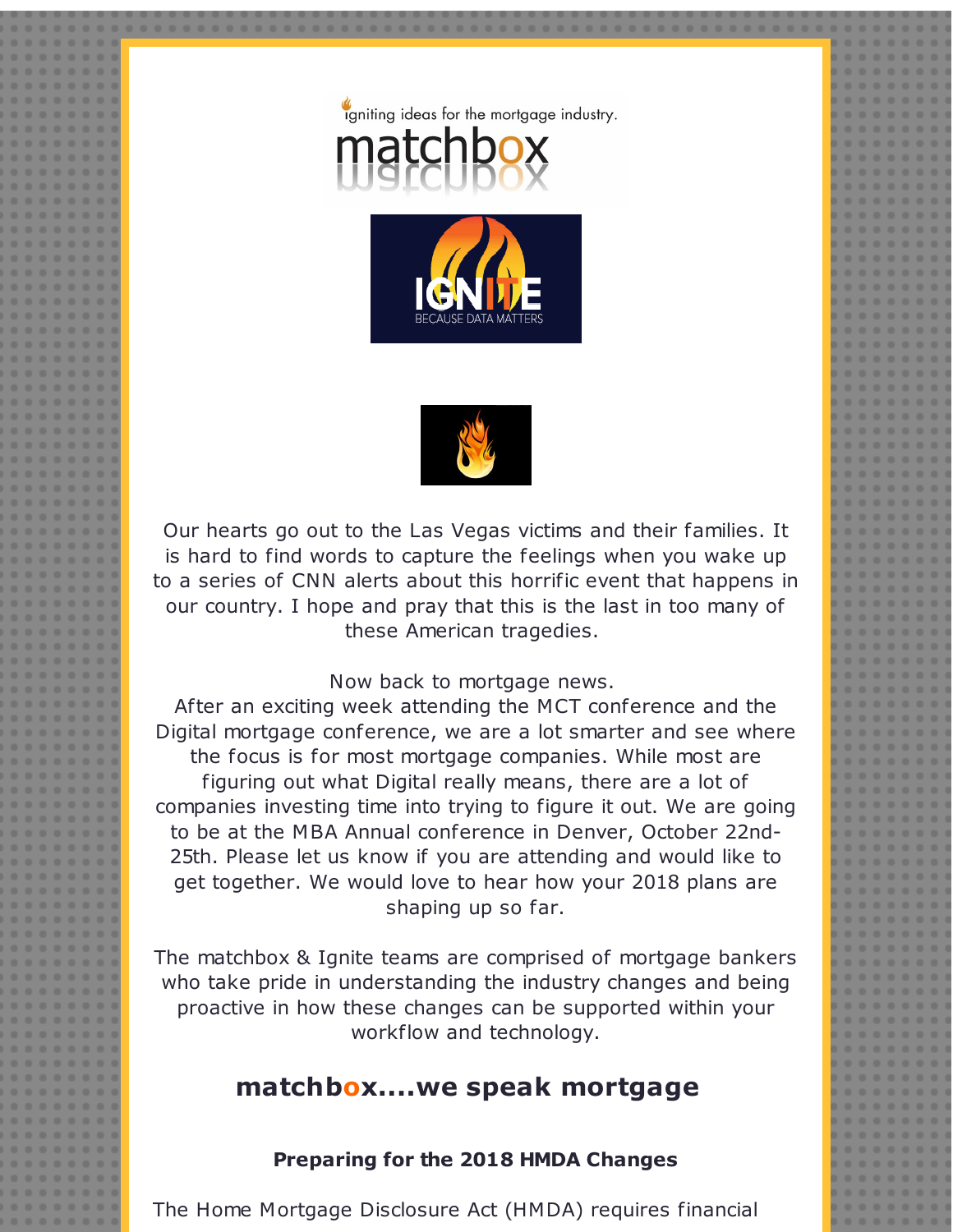institutions to maintain, report, and publicly disclose information about mortgages. HMDA was originally enacted by Congress in 1975 and is implemented by Regulation C. The Dodd-Frank Act transferred HMDA rulemaking authority from the Federal Reserve Board to the Consumer Financial Protection Bureau (CFPB) on July 21, 2011.

Since then, the CFPB has amended the Regulation C final rule and will be implementing several new reporting requirements as well as providing extensive clarifying guidance on several existing requirements. Most of the new HMDA Amendments will go into effect two months from now on January 1st, 2018. There will be a few amendments that will go in effect in 2019 and 2020.

You can view the Final Rule [here.](http://r20.rs6.net/tn.jsp?f=0013nka9lRR5TwBWHadTvpqdg0kauKb_cMn6NVw2Ebta7ixuOwkrTvIlWMbpHaeEuhHo3brxE1FZaz5-trZ0RjbW6m-prv5XFoB7DkokzcfE3c2PrfJd2rFAXxo5qfd79T8CWV_Z7_czCzKU8eulXNqyEh4a-Xd_HmiDEW4kArks77iDNIMkL_fZbzaxTBrQDIs2eK28SpHEI22fxbAKPFxzI0PcuSVNuHkYdy0rQUCIv7dmDmYL0ty7BiREIQF16TX9vnuP5HL7XAIQTAzwk_xMbRqlSnkw_A0fJWu9q31sGl8v18teXw0Ag==&c=&ch=)

HMDA public data is significant in offering visibility to whether or not lenders are serving the housing needs in their communities. It gives public officials information that may help them make decisions and policies and it shed light on lending patterns that could be discriminatory.The CFPB is continually reviewing the HMDA reporting process with the intention of improving the data collection and release process by modernizing and streamlining the collection and reporting of HMDA.

Here are some of the tools the CFPB has developed to help support HMDA filers.

- HMDA [Platform](http://r20.rs6.net/tn.jsp?f=0013nka9lRR5TwBWHadTvpqdg0kauKb_cMn6NVw2Ebta7ixuOwkrTvIlWMbpHaeEuhHL7ey5zmQaI3l4VHXGiTweinleGsnWcaOB7zDmpiOCdIBT3n7TcRSe5dn2mrqTlMVio-CjjCaX6v0uRJJSOhivjIe6qnkFTBuzdHnHq5WVWQkaTTnrFvWYzG7ghR-R_34kgEfSzVfmElHEzBS8I0TZu0IlJdy1Un02PtSWPmY_Iw=&c=&ch=)
- File Format [Verification](http://r20.rs6.net/tn.jsp?f=0013nka9lRR5TwBWHadTvpqdg0kauKb_cMn6NVw2Ebta7ixuOwkrTvIlWMbpHaeEuhHTMMryhtJyQSBKiSkyTvUsOwstElvsVVzj-x7TVRYaPx2AGOsilH1DsnscUYsI9fhSCGJiHwiFBEDw_CDPJ3gEe9mIx3m85Rf0JVWkN69UpNQLc8wBc4uszkFYDXBGbsu4x1nLrzcGFkhwNg40I_1jnqfu9WLS97pXOmXsVapfKI=&c=&ch=) Tool
- [Geocoder](http://r20.rs6.net/tn.jsp?f=0013nka9lRR5TwBWHadTvpqdg0kauKb_cMn6NVw2Ebta7ixuOwkrTvIlWMbpHaeEuhH5X0tciQF-xtCozTMNPzr2-qu_pj4IGhhFmI_jyMeeiKEig3q03IifH1yym55AIRJiQR2wuHsXyGVz2IKIE09KOWWXSxRcg-BrTLHwVkN2BeJx8MZa2rhYzovlg41XVf_dF3PY64vN_h1VwheoGJt_w==&c=&ch=)

For more information on HMDA including the background and purpose or help submitting HMDA data please visit [https://www.ffiec.gov/hmda/](http://r20.rs6.net/tn.jsp?f=0013nka9lRR5TwBWHadTvpqdg0kauKb_cMn6NVw2Ebta7ixuOwkrTvIlWMbpHaeEuhHjtr5tFzVRZxO8WyJur3hmXKKukvzApIsNAmE7SpoKHLvbL6BB3dYhrPNUIp-ryr8Tj0bYLFeRlsW4EWuPvq3XAH_yPlkmtnYiY7i5WTDR8_AWTf1q9jvYg==&c=&ch=)

## **HMDA Changes and Encompass** .

Encompass has been preparing all year for these changes by releasing the bulk of the core functionalities to support 2018 and 2019 data collection and HMDA reporting requirement within the 17.2 and 17.3 releases. The remaining updates needed for the final rule are already in progress or in flight to be in place by the end of this year.

Here is a highlight of what Ellie Mae has done to prepare for the HMDA changes

- 17.2 Release enabled collection of 2018 HMDA data and ongoing support of HMDA filing years
- 17.3 Release enabled reporting on new repurchased loans tab and enhancements to demographic information data points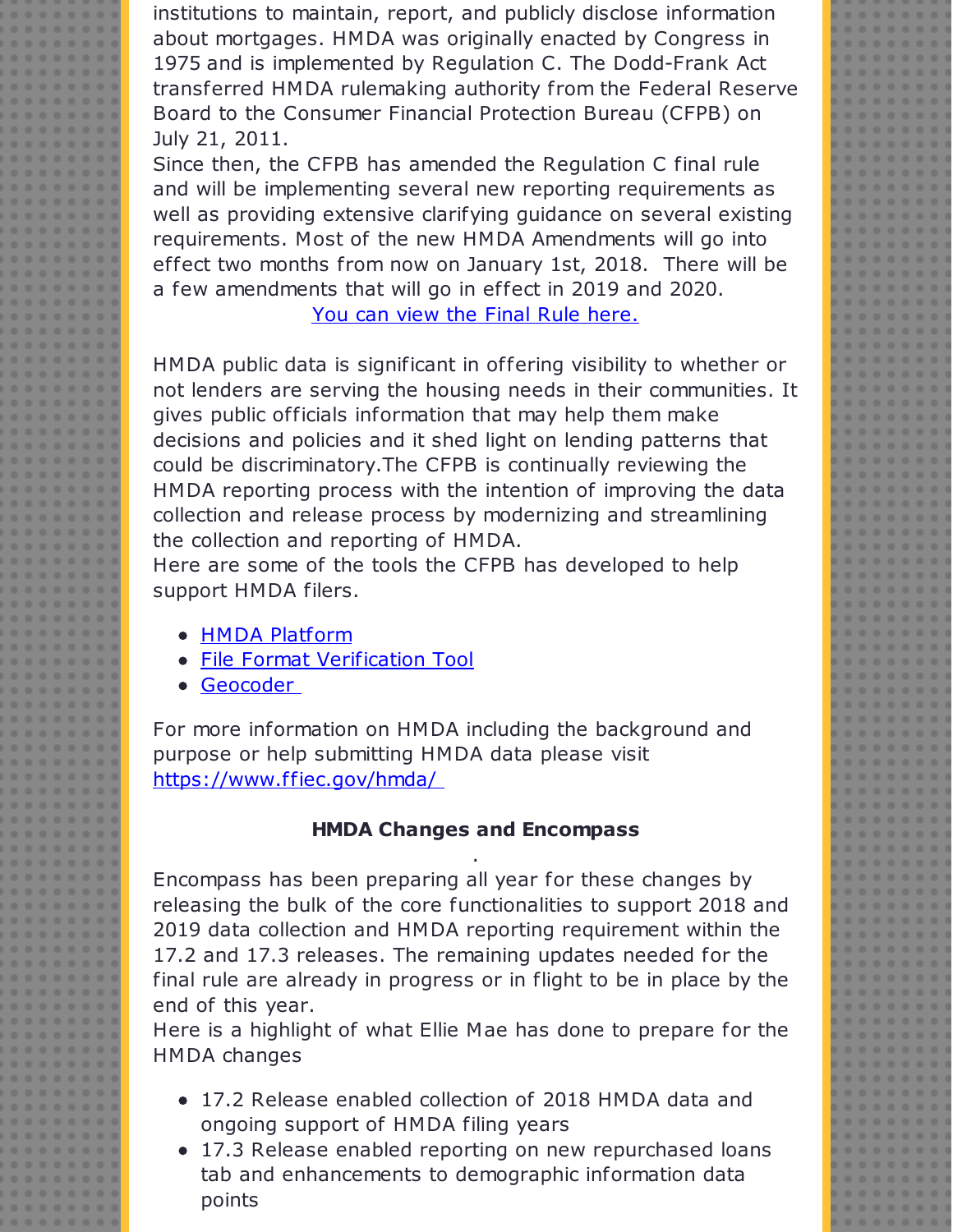- 17.4 Release which is scheduled for October 2017will add core functionality to additional support the following:
	- Multiple LEI (Legal Entity Identifiers) support
	- o Relied Upon Underwriting Factors
	- Ethnicity and Race Mapping
	- Five Race Maximum Race Rule
- The 17.4 release is now available for testing within your testing environments.

Ellie Mae has strived to help lenders understand and comply with these changes under Regulation C, therefore, they have developed solutions to help you streamline your processes, increase system automation and allows lenders to review their LARs data and mitigate right inside of Encompass.

## **What is matchbox doing and how can we help you?**

Now is the time to get familiar with the 2018 changes and develop your action plan. With the coming HMDA changes over the next few years we are anticipating a large impact for lenders with even bigger challenges then we have before with HMDA data collection and reporting requirements. To help our clients in preparation of complying with these changes we have developed a HMDA Desk and an extensive HMDA Tool Kit that will not only help you prepare and execute your 2018 HMDA plan, it will serve as an ongoing HMDA service to help you manage your HMDA solution and processes all year long.

Contact Frank Fiore at ffiore@matchboxllc.com if you have any questions about the 2018 HMDA rule or to learn more about our new HMDA Desk and Tool Kit.



matchbox LLC | Ignite Integration Solutions | friore@matchboxllc.com | [www.matchboxllc.com](http://r20.rs6.net/tn.jsp?f=0013nka9lRR5TwBWHadTvpqdg0kauKb_cMn6NVw2Ebta7ixuOwkrTvIlRNDssECUNPbUOfgW2IEA6vSuIDv0gO-iKYEBsDeuI6bcKrjNm76NcUXc9hERMh5XAzjoSsLSBpRnFe3enw2ej3zE9OhNLGO0a6A0RrhCmEzEGTict1UQik=&c=&ch=)

### **STAY CONNECTED:**